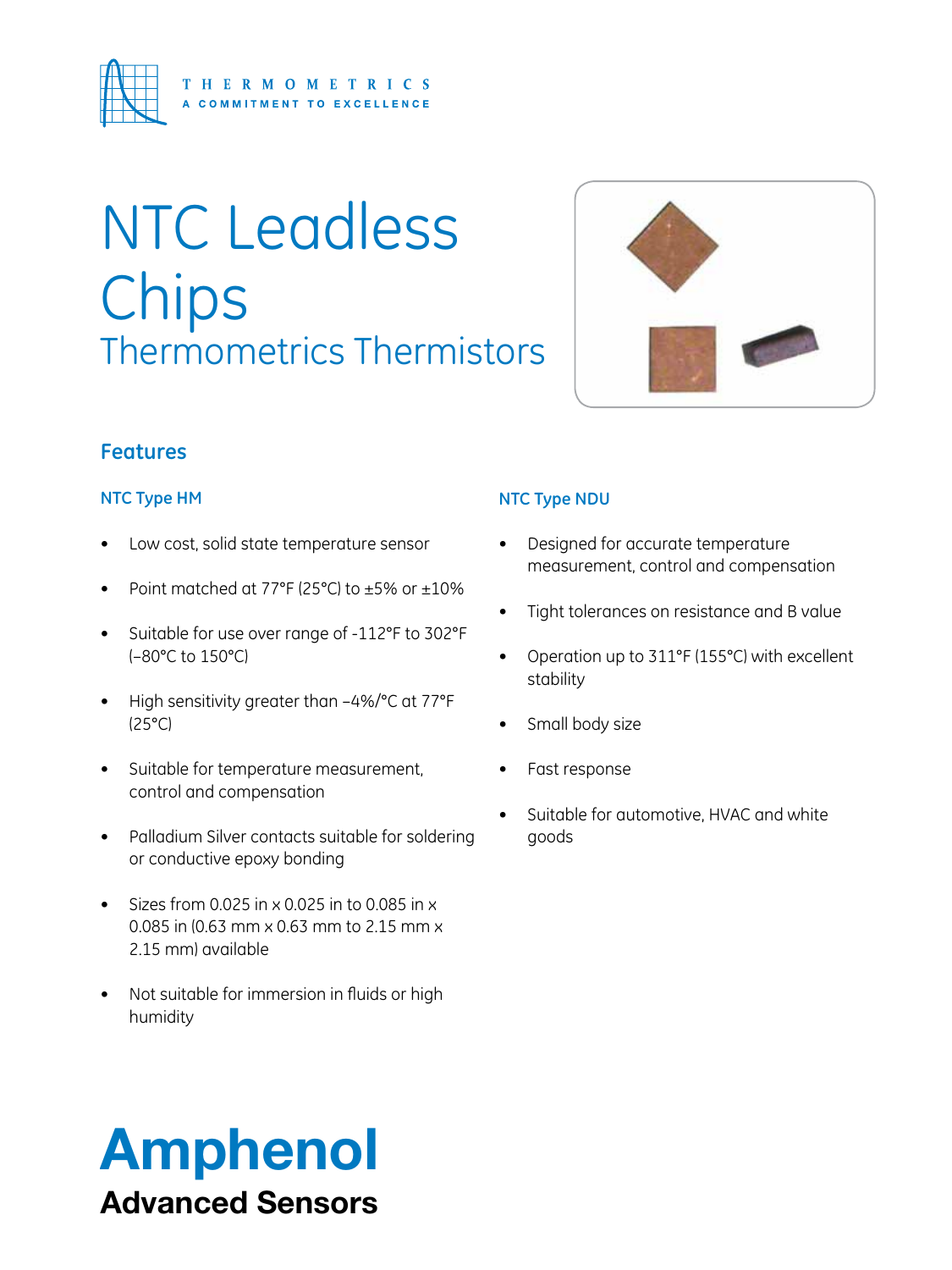## Type HM Specifications

Leadless chip thermistor

#### **Description**

Top and bottom electrode, uncoated chip thermistors without leads.



*NTC Type HM dimensions*

#### **Options**

Consult Thermometrics for availability of options

- Other resistance values in the range of 100  $\Omega$  to  $100$  kΩ
- Other tolerances
- Other reference temperature
- Gold electrodes suitable for wire bonding
- Other sizes

#### **Data**

#### **Thermal and Electrical Properties**

- • Dissipation constant: (still air) 7 to 15 mW/K
- • Thermal time constant: (still air) 10 to 45 seconds
- The thermal time constant and dissipation constant values are dependent upon the method of mounting. The above values represent the range of smallest to largest HM thermistor chips when soldering to an aluminum substrate 0.025 in (0.635 mm) thick using 2% silver solder.w

Select appropriate part number below for resistance and temperature tolerance desired.

| R <sub>25°C</sub> | <b>Material</b><br>System | Width "W"<br>in.<br>(mm) | Length "L"<br>in<br>(mm) | Thick "T"<br>in.<br>(mm) | R25° ± 5%         | R25° ± 10%        |
|-------------------|---------------------------|--------------------------|--------------------------|--------------------------|-------------------|-------------------|
| 2252              | $\mathsf{F}$              | 0.070<br>(1.778)         | 0.070<br>(1.778)         | 0.010<br>(0.254)         | <b>HM70NF232J</b> | HM70NF232K        |
| 2252              | $\mathsf F$               | 0.085<br>(2.159)         | 0.085<br>(2.159)         | 0.015<br>(0.380)         | <b>HM85NF232J</b> | <b>HM85NF232K</b> |
| 3000              | F                         | 0.060<br>(1.523)         | 0.060<br>(1.523)         | 0.010<br>(0.254)         | <b>HM60NF302J</b> | <b>HM60NF302K</b> |
| 3000              | F                         | 0.075<br>(1.904)         | 0.075<br>(1.904)         | 0.015<br>(0.380)         | <b>HM75NF302J</b> | <b>HM75NF302K</b> |
| 5000              | $\mathsf F$               | 0.050<br>(1.27)          | 0.050<br>(1.27)          | 0.010<br>(0.254)         | <b>HM50NF502J</b> | HM50NF502K        |
| 5000              | F                         | 0.060<br>(1.523)         | 0.060<br>(1.523)         | 0.015<br>(0.380)         | <b>HM60NF502J</b> | HM60NF502K        |
| 10000             | F                         | 0.035<br>(0.889)         | 0.035<br>(0.889)         | 0.010<br>(0.254)         | <b>HM35NF103J</b> | <b>HM35NF103K</b> |
| 10000             | F                         | 0.040<br>(1.016)         | 0.045<br>(1.1429)        | 0.015<br>(0.380)         | <b>HM40NF103J</b> | <b>HM40NF103K</b> |
| 10000             | Y.                        | 0.045<br>(1.1429)        | 0.045<br>(1.1429)        | 0.010<br>(0.254)         | <b>HM45NY103J</b> | <b>HM45NY103K</b> |
| 10000             | Y                         | 0.055<br>(1.397)         | 0.055<br>(1.397)         | 0.015<br>(0.380)         | <b>HM55NY103J</b> | <b>HM55NY103K</b> |
| 30000             | H                         | 0.025<br>(0.635)         | 0.025<br>(0.635)         | 0.010<br>(0.254)         | <b>HM25NH303J</b> | <b>HM25NH303K</b> |
| 30000             | H                         | 0.030<br>(0.7619)        | 0.035<br>(0.889)         | 0.015<br>(0.380)         | <b>HM30NH303J</b> | HM30NH303K        |
| 100000            | Y                         | 0.030<br>(0.7619)        | 0.030<br>(0.7619)        | 0.010<br>(0.254)         | <b>HM30NY104J</b> | <b>HM30NY104K</b> |
| 100000            | Y                         | 0.035<br>(0.889)         | 0.035<br>(0.889)         | 0.015<br>(0.380)         | <b>HM35NY104J</b> | <b>HM35NY104K</b> |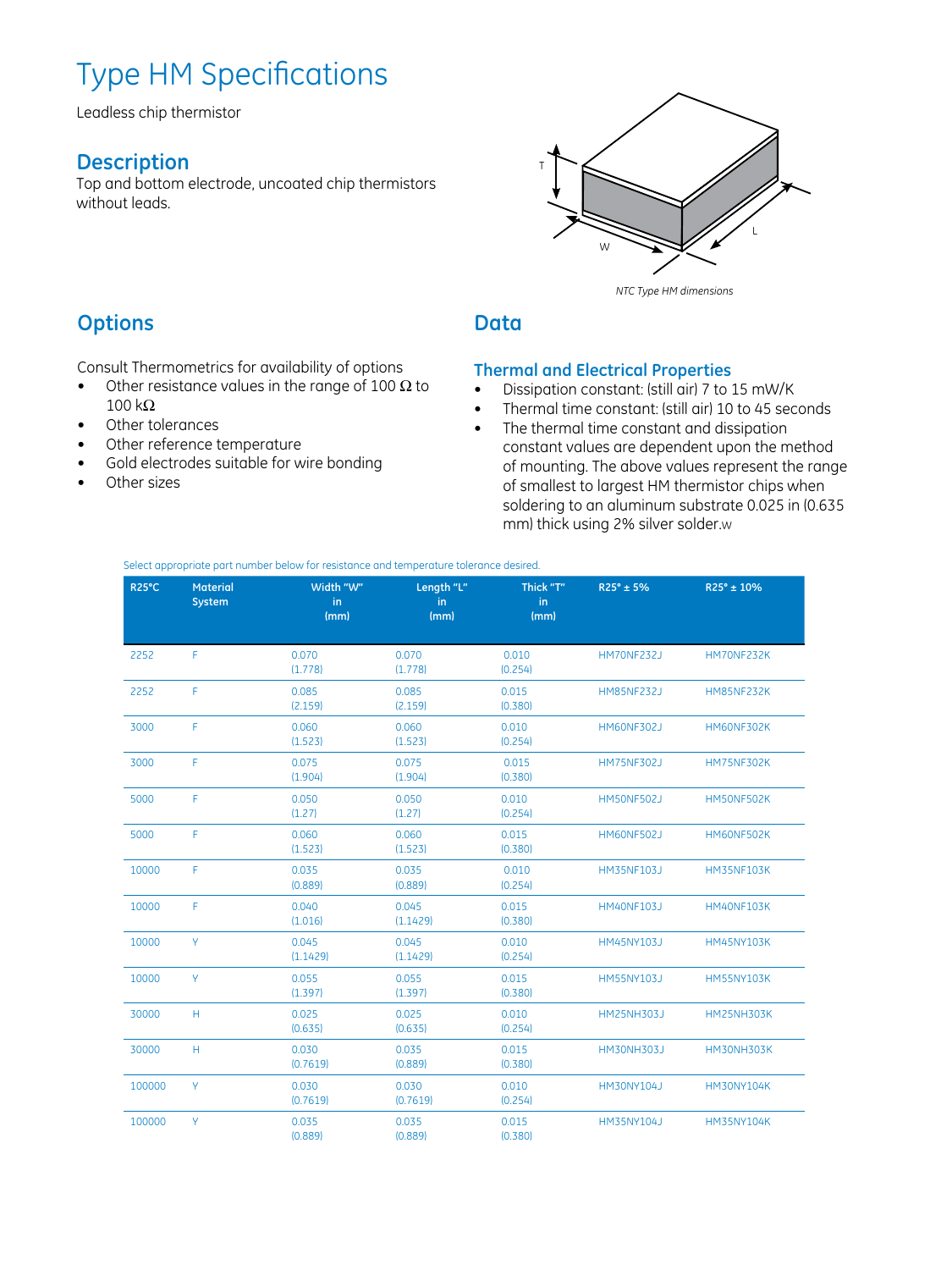## Type NDU Specifications

Leadless chip thermistor

#### **Description**

A range of leadless chip thermistors.



#### **Options**

Other resistance values in the range shown; e.g., code NDU152C2R1 for 1500  $\Omega$  ±1% at 77°F (25°C)

- • Reference temperature in the range of 32°F (0°C) up to the maximum operating temperature
- • Resistance value outside the ranges shown with modified dimensions

#### **Data**

- • Minimum operating temperature: -40°F (-40°C)
- • Maximum operating temperature: See table below
- Resistance tolerance: ±3% or greater
- • Electrode: Thick film silver
- • Packaging/MOQ: 1000/box

| R <sub>25<math>\Omega</math></sub> | <b>Material</b><br><b>System</b> | B 25/85<br>K.  | <b>Maximum</b><br>temp. °F (°C) | Code<br>$R25 \pm 3%$ | Code<br>$R25 \pm 5%$ | Code<br>$R25 \pm 10\%$ |
|------------------------------------|----------------------------------|----------------|---------------------------------|----------------------|----------------------|------------------------|
| 1000                               | 2                                | $3540 \pm 1\%$ | 257 (125)                       | NDU102C2R3           | NDU102C2R5           | NDU102C2R10            |
| 2000                               | $\overline{c}$                   | $3540 \pm 1\%$ | 257 (125)                       | <b>NDU202C2R3</b>    | <b>NDU202C2R5</b>    | NDU202C2R10            |
| 5000                               | $\overline{c}$                   | $3540 \pm 1\%$ | 257 (125)                       | <b>NDU502C2R3</b>    | <b>NDU502C2R5</b>    | NDU502C2R10            |
| 1000                               | 2A                               | $3627 \pm 1\%$ | 257 (125)                       | NDU102C2AR3          | NDU102C2AR5          | NDU102C2AR10           |
| 2000                               | 2A                               | $3627 \pm 1\%$ | 257 (125)                       | <b>NDU202C2AR3</b>   | NDU202C2AR5          | NDU202C2AR10           |
| 5000                               | 2A                               | $3627 \pm 1\%$ | 257 (125)                       | <b>NDU502C2AR3</b>   | <b>NDU502C2AR5</b>   | NDU502C2AR10           |
| 2700                               | $\mathbf{1}$                     | 3977±0.75%     | 311 (155)                       | <b>NDU272C1R3</b>    | <b>NDU272C1R5</b>    | NDU272C1R10            |
| 5000                               | $\mathbf{1}$                     | 3977±0.75%     | 311 (155)                       | <b>NDU502C1R3</b>    | <b>NDU502C1R5</b>    | NDU502C1R10            |
| 10000                              | $\mathbf{1}$                     | 3977±0.75%     | 311 (155)                       | NDU103C1R3           | <b>NDU103C1R5</b>    | NDU103C1R10            |
| 30000                              | $\mathbf{1}$                     | 3977±0.75%     | 311 (155)                       | <b>NDU303C1R3</b>    | <b>NDU303C1R5</b>    | NDU303C1R10            |
| 50000                              | $\mathbf{1}$                     | 3977±0.75%     | 311 (155)                       | <b>NDU503C1R3</b>    | <b>NDU503C1R5</b>    | NDU503C1R10            |
| 2700                               | 3                                | 3960±1%        | 311 (155)                       | <b>NDU272C3R3</b>    | <b>NDU272C3R5</b>    | NDU272C3R10            |
| 5000                               | 3                                | 3960±1%        | 311 (155)                       | <b>NDU502C3R3</b>    | <b>NDU502C3R5</b>    | NDU502C3R10            |
| 10000                              | 3                                | 3960±1%        | 311 (155)                       | NDU103C3R3           | <b>NDU103C3R5</b>    | NDU103C3R10            |
| 30000                              | 3                                | 3960±1%        | 311 (155)                       | <b>NDU303C3R3</b>    | <b>NDU303C3R5</b>    | NDU303C3R10            |
| 50000                              | 3                                | $3960 + 1%$    | 311 (155)                       | <b>NDU503C3R3</b>    | <b>NDU503C3R5</b>    | NDU503C3R10            |
| 10000                              | 4                                | $3435 \pm 1\%$ | 230 (110)                       | NDU103C4R3           | <b>NDU103C4R5</b>    | NDU103C4R10            |
| 30000                              | 4                                | $3435 \pm 1\%$ | 230 (110)                       | <b>NDU303C4R3</b>    | <b>NDU303C4R5</b>    | NDU303C4R10            |
| 50000                              | 4                                | $3435 \pm 1\%$ | 230 (110)                       | <b>NDU503C4R3</b>    | <b>NDU503C4R5</b>    | NDU503C4R10            |